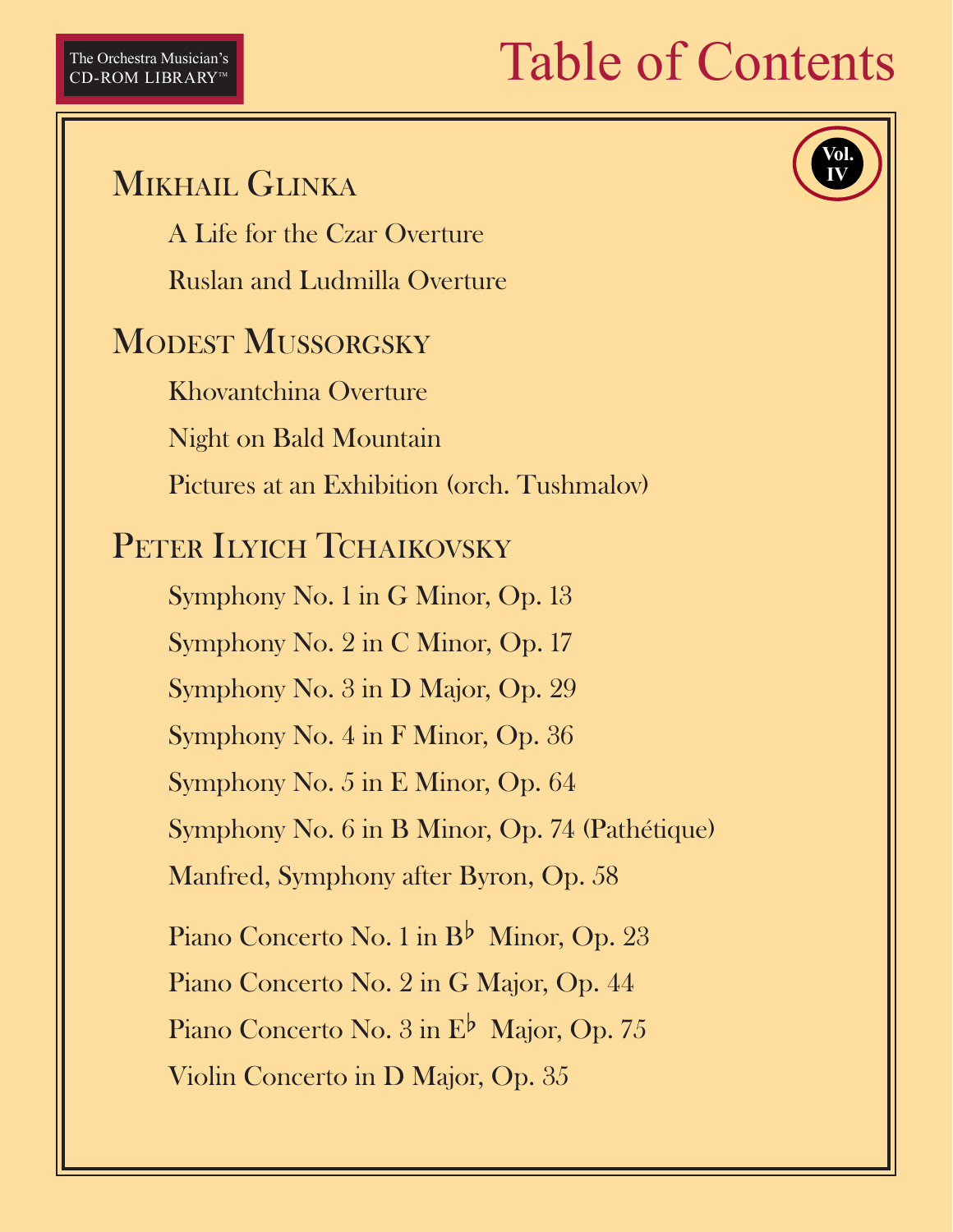## TCHAIKOVSKY (CON'T.)

1812 Festival Overture, Op. 49

Capriccio Italienne, Op. 45

Francesca da Rimini, Symphonic Fantasia, Op. 32

Hamlet, Fantasy Overture after Shakespeare, Op. 67

**Vol. IV**

March Slav, Op. 31

March Solennelle in D Major

Mazeppa Overture

The Nutcracker, Op. 71 (Complete Ballet)

Nutcracker Suite, Op. 71a

Pezzo Capriccioso for Cello and Orchestra, Op. 62

Polonaise from Eugene Onegin

Romeo and Juliet, Fantasy Overture

Serenade for Strings, Op. 48

Sleeping Beauty, Op. 66 (Complete Ballet)

Suite Characteristique

Suite No. 1, Op. 43

Suite No. 2, Op. 53

Suite No. 3, Op. 55

Suite No. 4, "Mozartiana", Op. 61